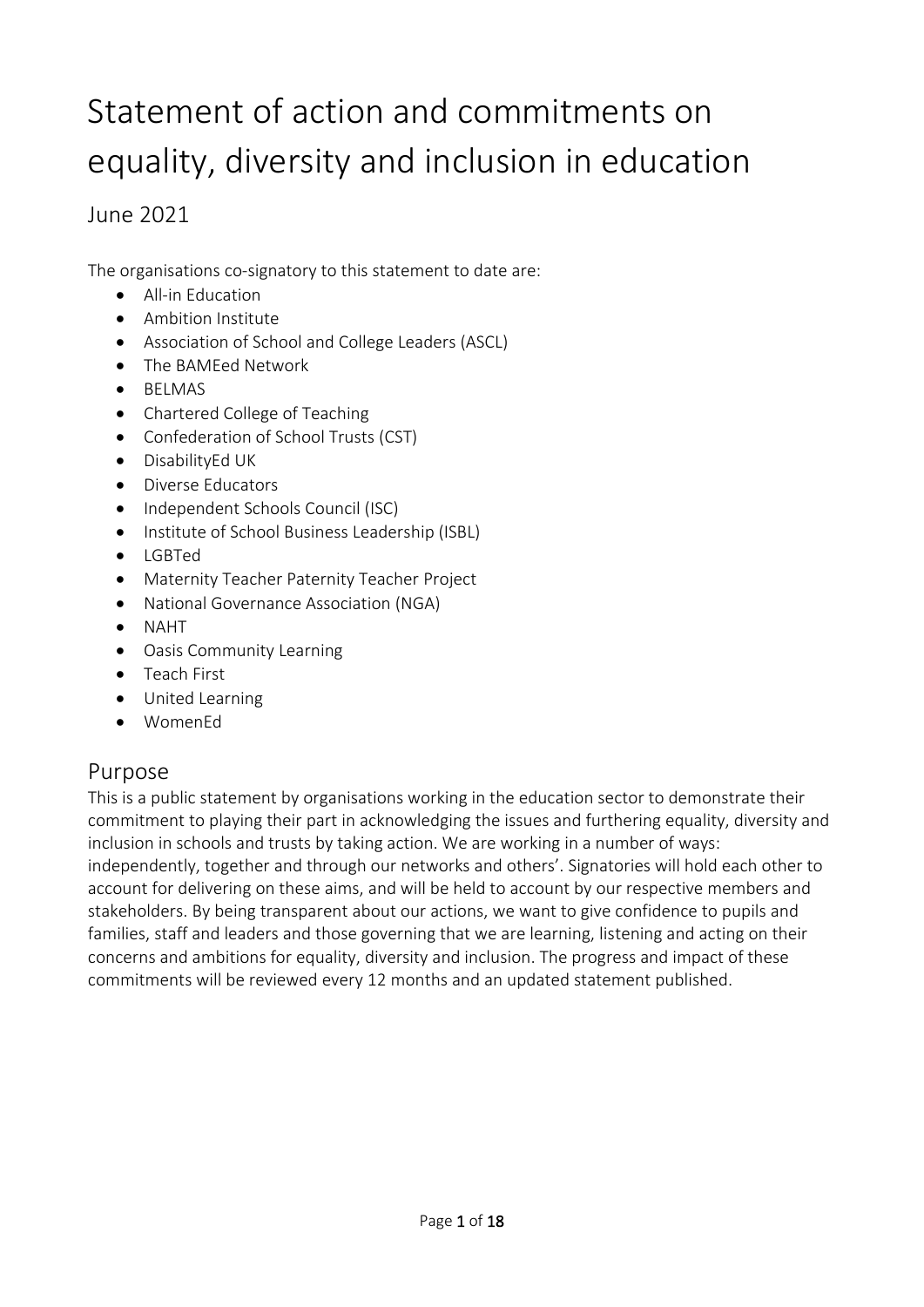### Co-signatory statements

# All-in Education

Johan Jensen, Director of All-in Education said: "Since 2017, All-in Education has worked with multiacademy trusts, teaching school alliances, schools in the public and independent sectors to support their efforts to achieve greater diversity and more inclusive workplaces. Our work to create inclusive systems, processes and behaviours has generated real impact, with some schools increasing their overall number of minority ethnic teaching staff by 15% in one year and increasing the number of minority ethnic leaders by 10% in the same period."

### Our progress

#### Over the course of 2020–2021, All-in Education has:

- Supported over 150 schools and their senior leadership to identify barriers to inclusion and develop long term strategy for change.
- Supported over 30 schools to diversify their curriculum and develop inclusive teaching and learning practices.
- Conducted Race Discrimination Audits in schools in partnership with race and employment law experts.
- In partnership with recruitment and schools experts, developed and rolled out surveys for staff, pupils and alumni in the independent school sector on Psychological Safety and Sense of Belonging.
- In partnership with other diversity and inclusion and HR experts, run learning and listening events for executive leaders in education who are white where they've had the opportunity to listen to minority ethnic leaders and their life stories and leadership journeys.

#### Over the course of 2021–2022, All-in Education will:

- Produce an impact report to showcase best practice in the work to achieve greater diversity and more inclusive workplaces in the education sector.
- Continue to work deeply with groups of schools and individual schools to identify barriers to inclusion and develop strategy for change.
- Continue to offer surveys and audits to help schools identify gaps and areas for development in inclusion, diversity and equality.
- Continue to form meaningful partnerships across the education sector to capitalise on complimentary expertise, experience and knowledge.

## Ambition Institute

Hilary Spencer, CEO of Ambition Institute, said: "Ambition Institute is a charity that is committed to helping educators serving children from disadvantaged backgrounds to keep getting better. We are, therefore, committed to taking action that will help move equality, diversity and inclusion forward in the teacher workforce. We want to use and apply the same rigour and evidence-led approach that we apply to our professional development programmes."

We are making progress in three areas:

• Increasing our work to ensure Ambition Institute is genuinely inclusive for our staff. We are making changes to how we recruit, manage, develop, support and listen to our staff, and have committed to using data more effectively to inform our decision-making.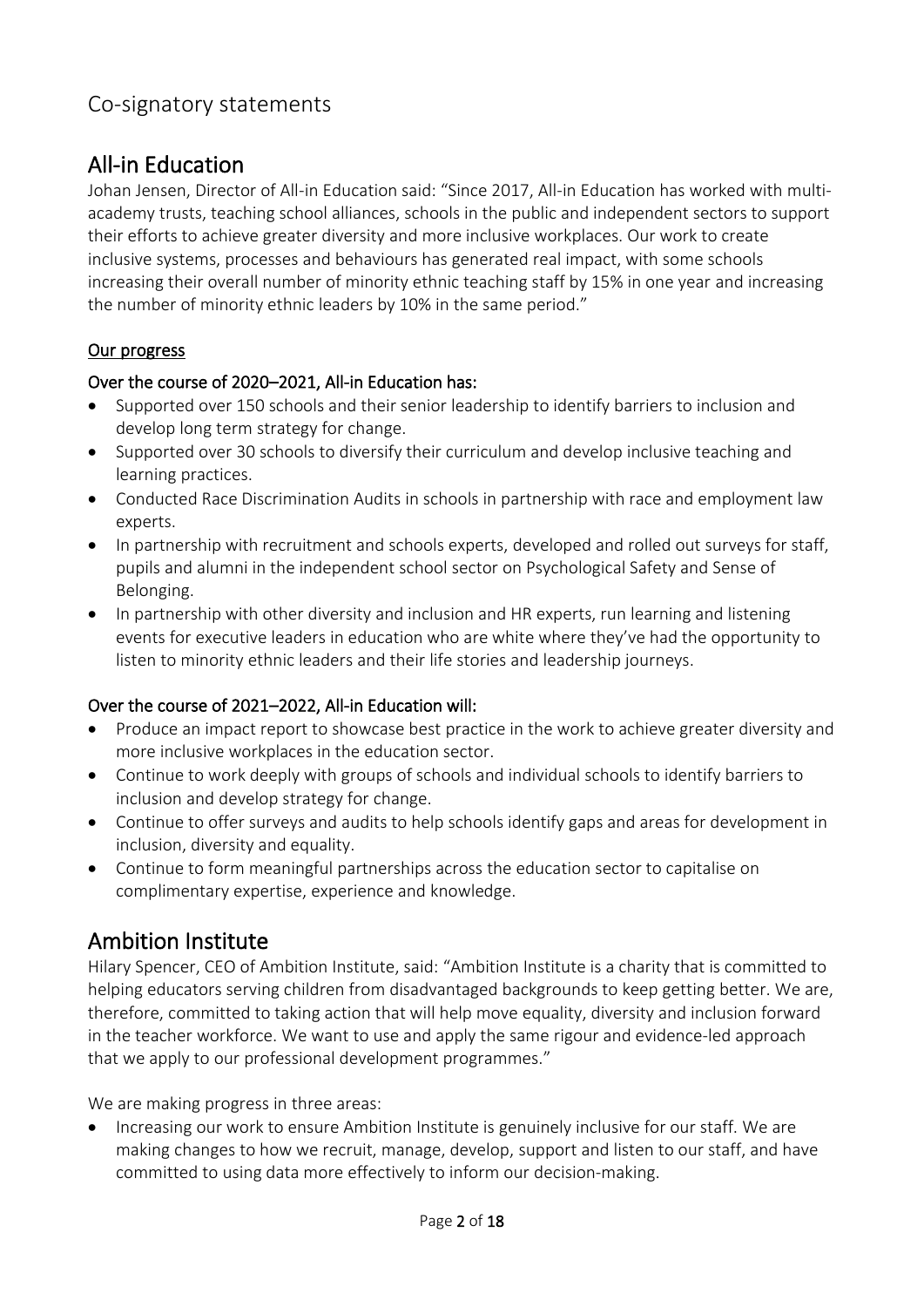- Reviewing our programmes to make sure we attract, retain and develop the widest talent pool. We are assessing recruitment trends to identify specific areas of focus, taking steps to address diversity within our programme content, and improving how it feels to be a participant with us. Crucially, we are evaluating the impact of what we are doing so we can see if it is working and if it is replicable.
- Working with other partner organisations in the education sector. We are working with other organisations to share best practice and evidence, and to define collective actions to address questions of equality in the workforce such as recruitment, retention and progression. We are working with expert academics to increase the evidence base and help guide our work."

# Association of School and College Leaders (ASCL)

Rachael Warwick, ASCL Immediate Past President and Executive Headteacher of Ridgeway Education Trust said: "ASCL is committed to driving forward our work on equalities, diversity and inclusion. Using ASCL's reach across the sector, we will work with others to address the structural barriers which prevent a diverse range of leaders from taking their place across the education system. We seek to celebrate the power of diversity and inclusion in its myriad and enriching forms."

### Our progress

### Work to date:

- Established networks for female, Black, Asian and minority ethnic (BAME) and LGBT+ ASCL members, to enable leaders in these groups to support each other and to raise awareness of issues particularly affecting these groups across the organisation.
- Improved the diversity of ASCL Council, our policy-making body, by de-mystifying the role and process of Council and explicitly encouraging members from groups currently underrepresented on Council to stand for election.
- Developed our approaches to inclusivity as an employer, with equality, diversity and inclusion as a key strand of our new people strategy.
- Produced information and guidance for members on how to encourage, embed and develop EDI in their own schools and colleges, on areas such as fair and transparent recruitment, and the public sector equality duty.

#### Plans for next year:

- To continue with the work streams identified above.
- To grow the membership of the three EDI networks, and to build stronger links between the networks and ASCL's policy influencing.
- To establish a network of EDI coaches to support the growth and development of the next generation of diverse leaders.

# The BAMEed Network

Since 2016, The BAMEed Network has focused on moving the conversation on racial equity and ethnic diversity in education towards action. Over the past five years, we have been involved in action to support Black, Asian and minority ethnic teachers and leaders reach their career goals, we have supported schools and other education sector organisations embrace a culture of racial inclusion and have pushed for general practice sector-wide that embodies a strong understanding of race, ethnicity and inclusivity. The BAMEed Network became a registered charity on 3rd December 2020.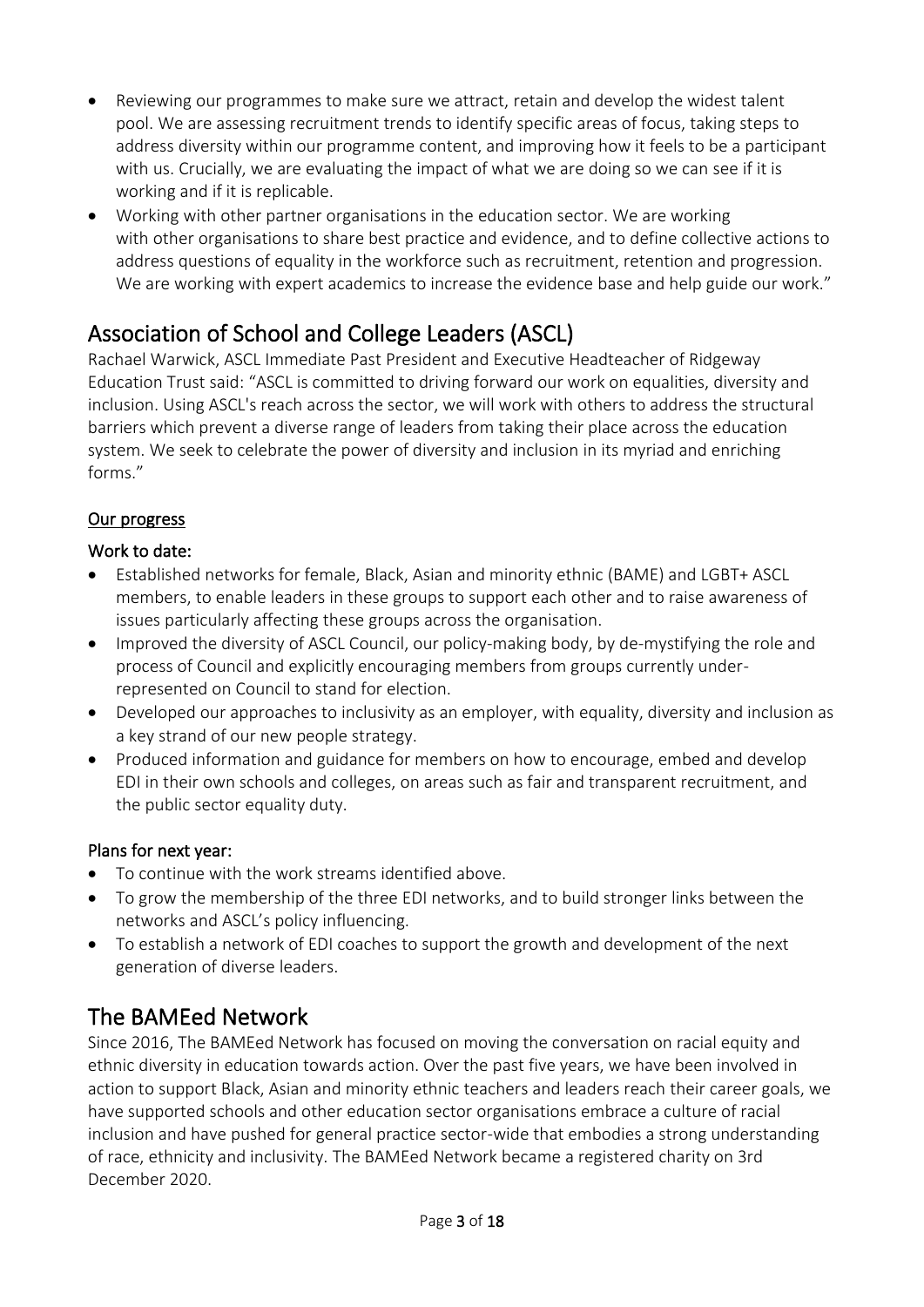#### Within the charity, The BAMEed Network has:

- Formed regional hubs nationwide with the aim of:
	- o Identifying and tackling local issues on race in education
	- o Working in collaboration with local schools, MATs and Local Authorities
- Formed specialist hubs around issues in Governance, Early Years and SEND
- Disseminated a monthly newsletter featuring professional development and job opportunities, latest research, reading, listening and news on matters related to race and inclusion, events and more
- Developed a website which contains practical solutions to issues, including:
	- o A wealth of resources, research and toolkits on issues in education related to race
	- o Connections to highly recommended individuals and organisations working within the sector
	- o A speaker database to aid ethnic diversity at all conferences
- Created and delivered a coaching and mentoring programme:
	- o Bespoke training provided for Black, Asian and minority ethnic coaches and allies via a partnership with Touch Consulting
	- o Certification of coaching training via partnership with The Basic Coaching model
	- o Provision of three sessions of free coaching for any educator of Black, Asian or minority ethnic heritage
- Delivered conference and event provision:
	- o The Courageous Conversations about Race series focused each discussion on a specific area of education practice
	- o The Career Conference, in partnership with RSAcademics and All-in Education, focused on supporting leaders into headship
	- o Supported numerous organisations with their event programming and delivery to ensure high quality diversity and inclusion both in subject-matter and in presenters
- Provided hundreds of hours of school and organisation support towards developing a culture of racial equity and inclusion
- Provided advocacy within general forums on the challenges faced by Black, Asian and minority ethnic educators

#### In the future, The BAMEed Network will:

- Build capacity and impact of the regional and specialist hubs
- Further develop the coaching provision by:
	- o Attaining further sponsorship for the coaching programme
	- o Recruiting, training and certifying new cohorts of coaches
	- o Capturing the success of coachees, post-input
- Build on exemplar practice within supported organisations
	- o Produce case studies and research on practice
- Build on all charitable purposes to ensure the continued success and sustainability of The BAMEed Network as a valuable resource for educators, schools and organisations

## BELMAS

Professor Paul Miller, co-convenor of the Race and Educational Leadership RIG at BELMAS said: "We consider equality in the education landscape an important agenda and welcome positive actions taken by institutions in taking meaningful steps to achieve a diverse workforce at all levels. As the premier body for research in educational leadership and management in the UK, we look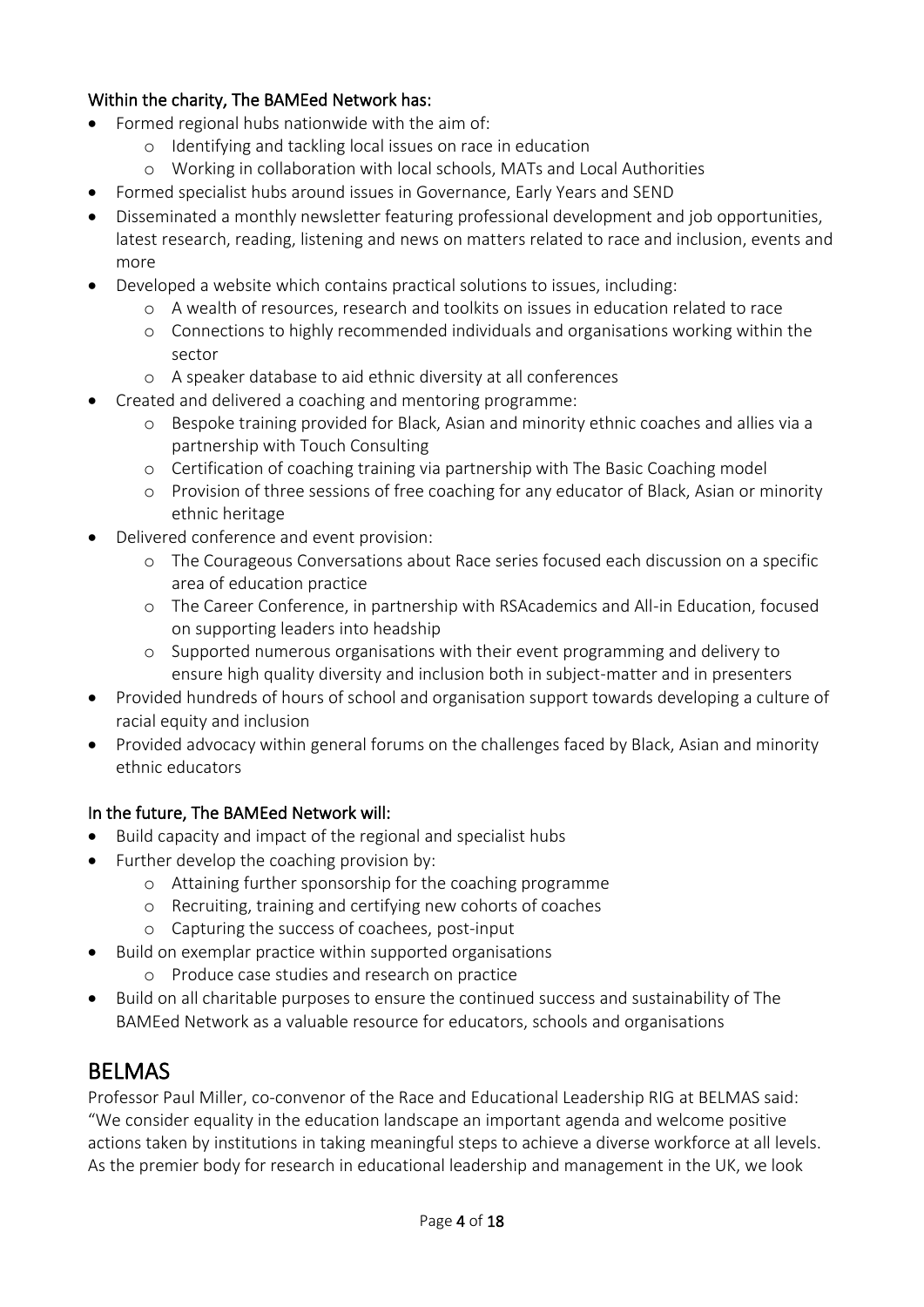forward to a discourse with them and other cosignatories regarding the evidence related to this subject."

### BELMAS will:

- Contribute to high-Level discourse on race, gender and other diversity issues through its research groups, public lectures, conferences and other events
- Facilitate the dissemination of high-quality research on diversity issues, potentially via its journals: Management in Education and Educational Management Administration and Leadership
- Continue to reflect on its engagement with diversity.

# Chartered College of Teaching

Dame Alison Peacock, Chief Executive of the Chartered College of Teaching said: "We should constantly seek to achieve greater diversity, equity and inclusivity across the teaching profession. Teachers will benefit from open and honest conversations about the importance of building racial literacy, thereby encouraging all pupils to embrace who they are and build aspiration for their future role in a more inclusive society.

"The important role schools play in supporting social cohesion is needed now more than ever. However, if the profession is to reflect the communities we serve, we need a greater understanding of the barriers some will face in entering teaching and the barriers that may prevent career progression.

"At the Chartered College of Teaching, we want to provide evidence-informed support for all those considering joining our profession, for colleagues in their first years of teaching, support for career development and access to promotion for all.

"That is why the Chartered College is fully committed to supporting this drive for a more diverse workforce"

### The Chartered College of Teaching will:

- Work with the profession through our newly established Ethics Forum and across our membership offer to ensure that we no longer see a disparity between the diversity of our pupils and the diversity of our teachers and leaders.
- Continue to work closely with the Department for Education (DfE) and other supporting organisations across the profession on the delivery of the Equalities and Diversities agenda, encouraging and promoting best practice to our membership
- Continue to lead events, webinars, discussions, research and the provision of content, tools and support materials for teachers in areas of diversity and inclusion, across our platforms and in our journal, Impact
- Continue CPD for our own staff team to develop our understanding
- Look at how we can improve our recruitment process
- Continue to encourage and promote diversity of membership on our Council, led through our Diversity and Inclusion Committee
- Assess the accessibility of all Chartered College tools, products and services to understand and overcome barriers and ensure we are as inclusive as possible for all members and the profession.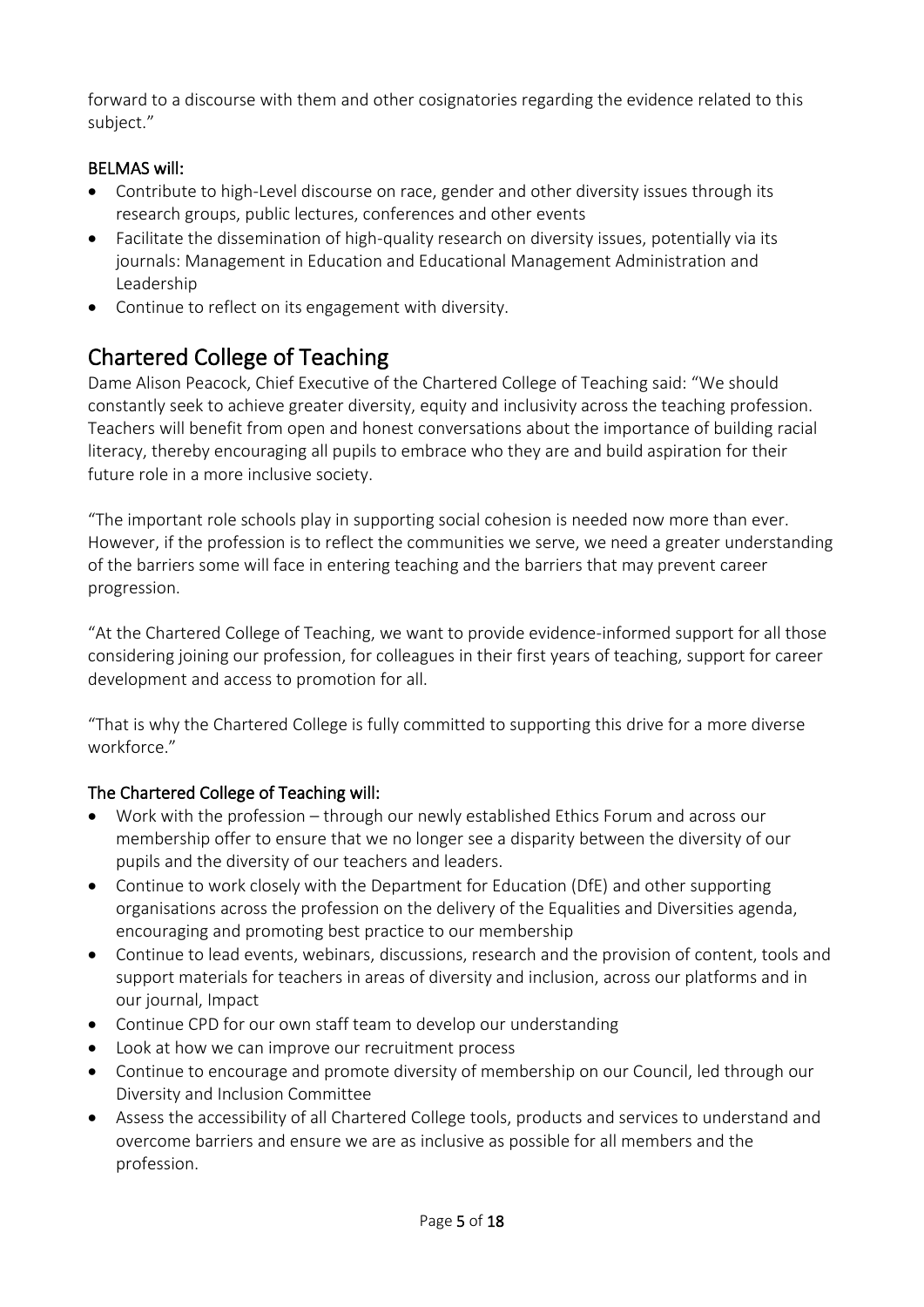# Confederation of School Trusts (CST)

Leora Cruddas, chief executive of CST, said: "CST is committed to taking forward our work on equality, diversity and inclusion. Our equalities work seeks to build bridges in the creation of a better and more equal society. We draw on the theory of 'bridging social capital' – a type of social capital that describes the connections that link people across old social cleavages which typically divide society (such as race, gender, class, or religion). It is these associations, norms of trust and generosity that create 'bridges' between communities, groups, and organisations."

#### Our progress

#### Work to date:

- Strand one board diversity: The first in our series of essay collections on board diversity is about racial diversity. The coronavirus pandemic has shaken the world. At the same time, we are grappling with significant social movements like Black Lives Matter. In October 2020, we published our [Essay Collection, On Diversity](https://cstuk.org.uk/assets/CST-Publications/On%20diversity_An%20essay%20collection.pdf) with Academy Ambassadors and the New Schools Network.
- Strand two The Listening Project: The Listening Project was devised by Linbert Spencer OBE who is a former professional actor, international athlete, television presenter and CEO of a national not for profit organisation. The Listening Project is designed to help leaders of majority ethnic origin to increase their understanding of their minority ethnic counterparts and to raise their awareness as they strive to work more effectively, with all their colleagues, to devise and implement relevant and impactful policies to create and maintain inclusive environments. The Listening Project idea is simple.
- Strand three Racial Equality in the School Workforce: Black people are under-represented in the school workforce: under 3% of all teachers and just 1.3% of headteachers are Black or Black Mixed-Race (DfE 2020). Black teachers do not reach leadership positions at the same rate as their white peers. We are working with Ambition Institute, Teach First and the Chartered College to attempt to understand the barriers to entry and progression through the teaching workforce. We want to collate and gather evidence to understand better the nature of the challenge and potential solutions, both quantitative and qualitative.
- Strand four The School Curriculum: we are interested to capture some of the best practice in relation to the School Curriculum and to explore the connections between diversity, social justice and powerful knowledge. We have published our first think piece on this subject, [Powerful Knowledge as Social Justice,](https://cstuk.org.uk/assets/pdfs/ICE_10071_CST_Powerful_Knowledge_As_Social_Justice_Whitepaper.pdf) authored by Funmilola Stewart, Head of History at Dixons Trinity Academy and Jenny Thompson, Principal of Dixons Trinity Academy.

#### Plans for next year:

- To build on the strands of work identified above.
- To support our members to create diverse boards as a means to excellence.
- To work with School Trusts as employers to understand their duties as employers and to contribute to diversifying the workforce.

## DisabilityEd UK

Ruth Golding, DisabilityEdUK said "Disabled people continue to be viewed as different; they are often considered less desirable members of the workforce, and this is as a result of institutionalised ableism. DisabilityEdUK is working hard to change these attitudes. We encourage all educational settings to check their disability biases, make schools genuinely diverse and be anti-ableist in their practices."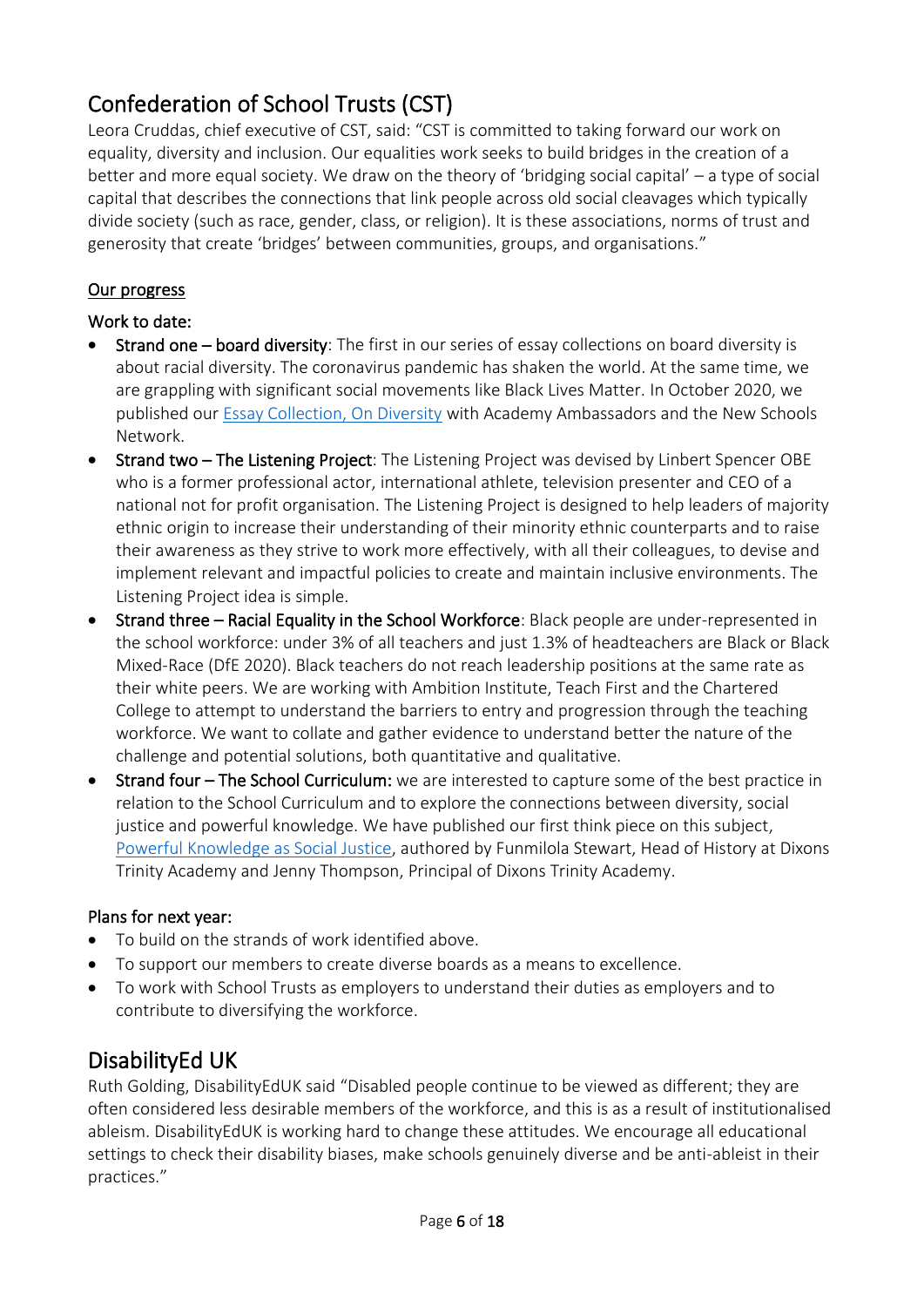#### Our progress

#### Work to date:

- Worked with disabled colleagues to access the workplace by writing support plans.
- Coached disabled educators to prepare for interview and ask for reasonable adjustments.
- Shared advice on reasonable adjustments with some schools, local authorities and MATs.
- Set up DisabilityEdUK website with the aim of providing assemblies and resources for schools.

#### DisabilityEd UK will:

- Educate people to challenge their own biases and assumptions and think differently about disability.
- Raise awareness of the stigma, ableism and inequity experienced by many disabled people in education.
- Advocate for disabled colleagues to ensure that they receive the support that they need by sharing materials that explain the vast range of adjustments that can be made so that all workplaces are accessible.
- Publicise on social media the strengths and talents that being disabled can bring to a school team.
- Collaborate with the DfE and NGA to understand what the disabled workforce/governance in schools looks like.
- Work with regional hubs for Equality, Diversity & Inclusion to support disabled educators to develop their leadership skills.

# Diverse Educators

Hannah Wilson, Co-Founder and Director of Diverse Educators, said: "Our children in our schools are diverse and our schools serve diverse communities, thus we need to ensure that we have diverse representation at every level of the school system. Diversity, equity and inclusion (DEI) need to be a strategic priority for every school, for every leadership team and for every governing board to ensure that we create a sense of belonging for all. We need a coherent and cohesive systemwide approach to addressing the inequities and barriers that oppress and marginalise groups of educators so that we can recruit, develop, retain and promote diverse educators. DEI needs to be a golden thread that runs through every policy, every practice, every person in every school."

#### Our progress

#### DEI work to date by Diverse Educators:

- Website launched 1st September
- Directory of 110 organisations to signpost organisations working in DEI
- Blogs from diverse educators being published 2–3 times a week
- Virtual events being hosted termly
- #DiverseGovernance webcast series
- #FastForwardDiversityInclusion webcast series
- World Book Day event to amplify diverse authors
- NOT series on DEI with OTSA
- ECT series on DEI with Bowden Education
- Leadership series on DEI with OTSA
- DEI leaders programme launching its 7th cohort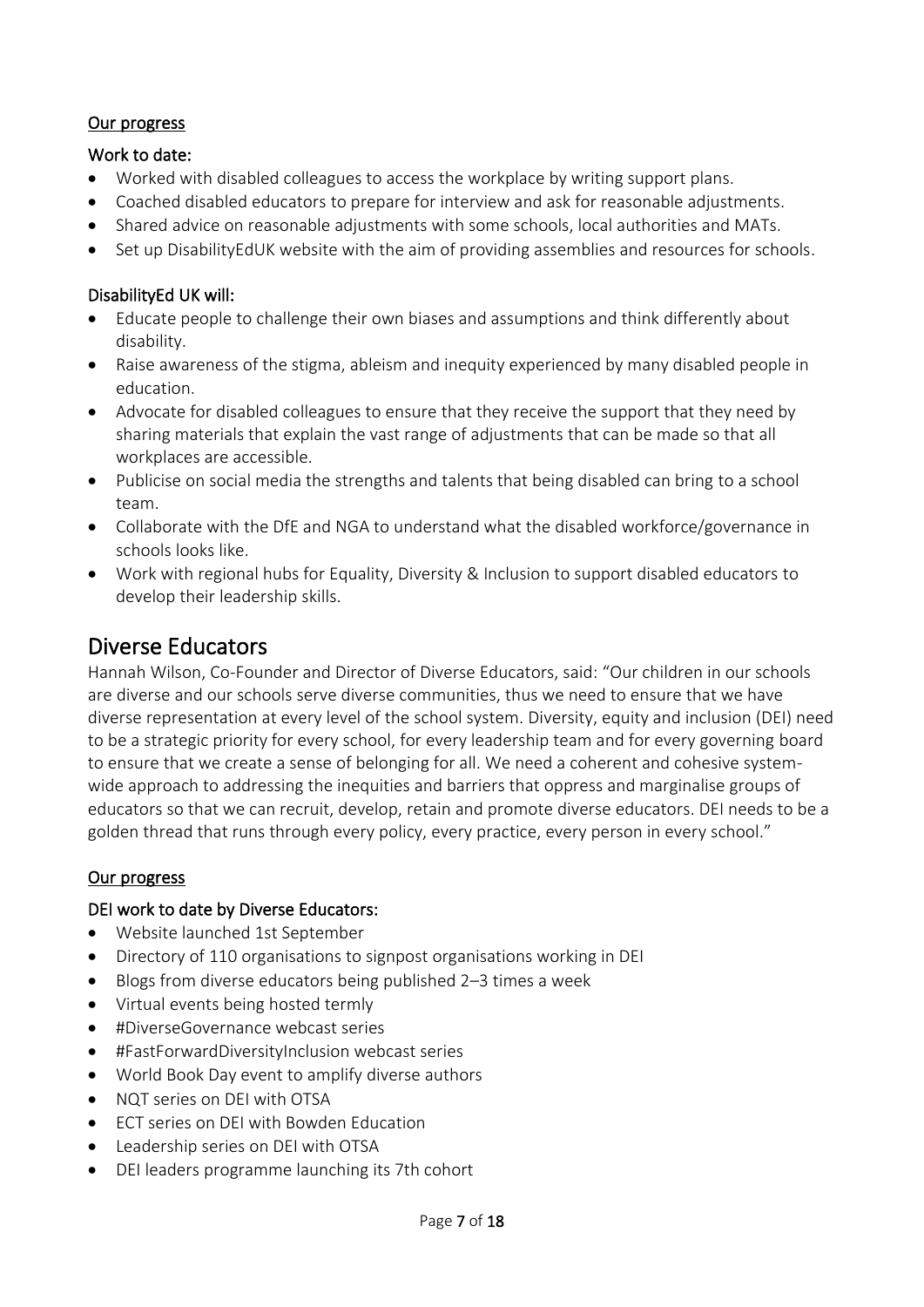- Presenting at national events such as NASBTT conference, UCET conference, AOC conference, World Education Summit
- DEI training for SCITTs
- Diversity masterclasses for teachers, leaders and governors delivered termly
- Half-termly Diversity in ITTE network meeting
- Half-termly DEI leaders in schools network meeting
- Quarterly Diversity Roundtable organised
- Monthly newsletter signposting DEI activity
- Toolkits for Inclusive Allyship and Flexible Working
- 365 diversity books being shared daily
- Supporting Edurio with the national survey on diversity in schools

#### DEI work in the future:

- Book being published in January 2022
- More Toolkits being developed on key themes
- Research event being planned and papers being collated
- Curriculum resources being collated as best practice
- Reading lists being collated and published
- Annual diversity in education awards being launched in January 2022
- Free webinars and showcase case events being hosted
- Collaborative partnerships being developed

## Independent Schools Council (ISC)

Julie Robinson, Chief Executive of ISC said, "The Independent Schools Council and the associations it represents fully support efforts to tackle racism or any other type of discrimination – we need positive, meaningful change."

#### Our progress

Last year, the ISC set up an Inclusion and Diversity Group to help coordinate work across the sector. It is populated by association staff and serving practitioners in schools. It brings together experience, people from different backgrounds and a range of committed voices around the table.

While it is for each individual school to address equality and diversity issues within their own setting, the role of the ISC Inclusion Group is to bring together guidance and best practice to support schools plan what steps they need to take.

The group has agreed a range of actions to help deliver its agreed vision which is: 'To create an inclusive culture in our schools where all staff and pupils feel comfortable, respected and valued".

While the initial driver for the group was racism – the group's work will seek to address the needs of all ethnic and religious groups and tackling all forms of discrimination based on protected characteristics in the Equality Act.

Some of the initial outputs of the group so far have been to signpost resources and best practice: through the ISC website. Within our diversity pages schools can find:

• List of useful resources for schools – including links to external organisations and information from the Equality and Human Rights Commission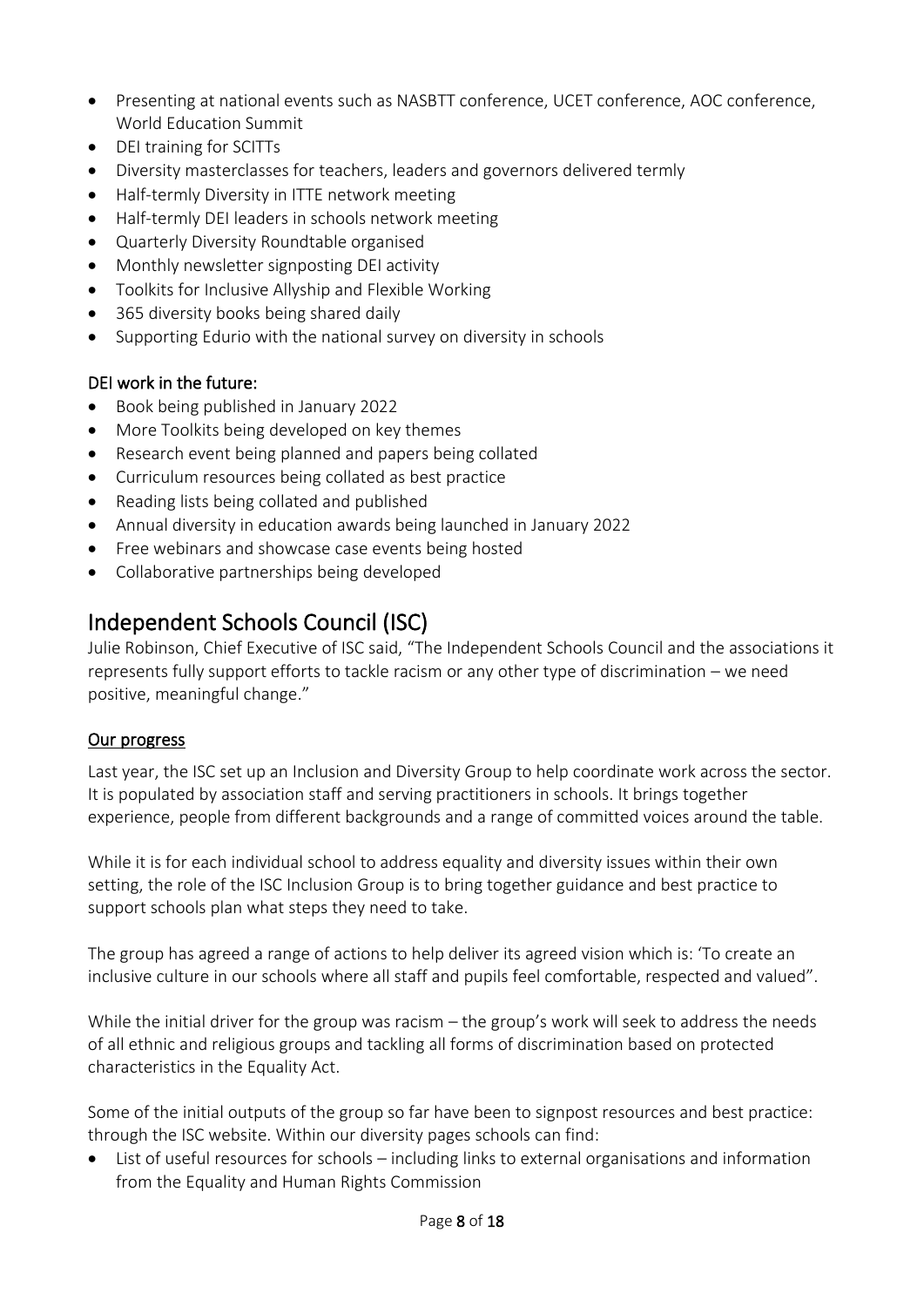- School case studies on equality and diversity
- Links to events, training, webinars and advice provided by ISC member associations

The Inclusion Group has also set up a number of workstreams, each of which will produce guidance or best practice for schools. The streams are: schools policies/compliance; legal issues; staff training; recruitment; teaching and curriculum; use of language; and a schools role within local communities.

The aim is that these workstreams will produce their outputs by the summer. Some work has already been published – particularly on legal issues and compliance – and this is being housed within the member zone of the ISC website.

### Institute of School Business Leadership (ISBL)

Stephen Morales, Chief Executive Officer of ISBL said: "Equality is about being valued for who and what we are. Equality ensures we can all thrive without being constrained or hampered by unfair obstacles or placing limitations on progression and growth due to our backgrounds, religious beliefs, disabilities or sexual orientation."

#### Our progress

Since 2018, ISBL has:

- conducted a school business leadership workforce survey (2019)
- provided seed funding to help establish a unique BAME school business professional (SBP) group
- established a diversity and inclusion sector leaders' focus group, with participants including the Chartered College of Teaching, Confederation of School Trusts, National Governance Association, Association of School and College Leaders, NAHT, Independent Schools Council
- commissioned focused research into the professional experience of SBPs from BAME backgrounds following a review of the school business leadership workforce survey.

Building on this, ISBL strives towards an SBP workforce that better reflects the community that it serves. Our 2019 workforce survey [and 2020 diversity research](https://isbl.org.uk/Resource/Sector-research.aspx) continues to help inform our thinking, and we will build on this evidence base.

We believe in three anchor points that ensure the ISBL proposition is as inclusive as possible:

- Access: Being able to fully engage and participate in all ISBL activity with equal ease and dignity
- Treatment: To feel a sense of belonging a place where we fit in, are welcome and can express ourselves in our own way
- Service: Feeling that training programmes, events and resources have been designed with us all in mind

We value diversity – it makes the Institute a more creative place to learn and interact.

We celebrate the fact that our members and staff, our partners and supporters, are from different social and ethnic backgrounds, have different sexual orientations, participate in a variety of faiths and have a range of disabilities.

All the evidence suggests that:

• diverse teams make better decisions and produce richer experiences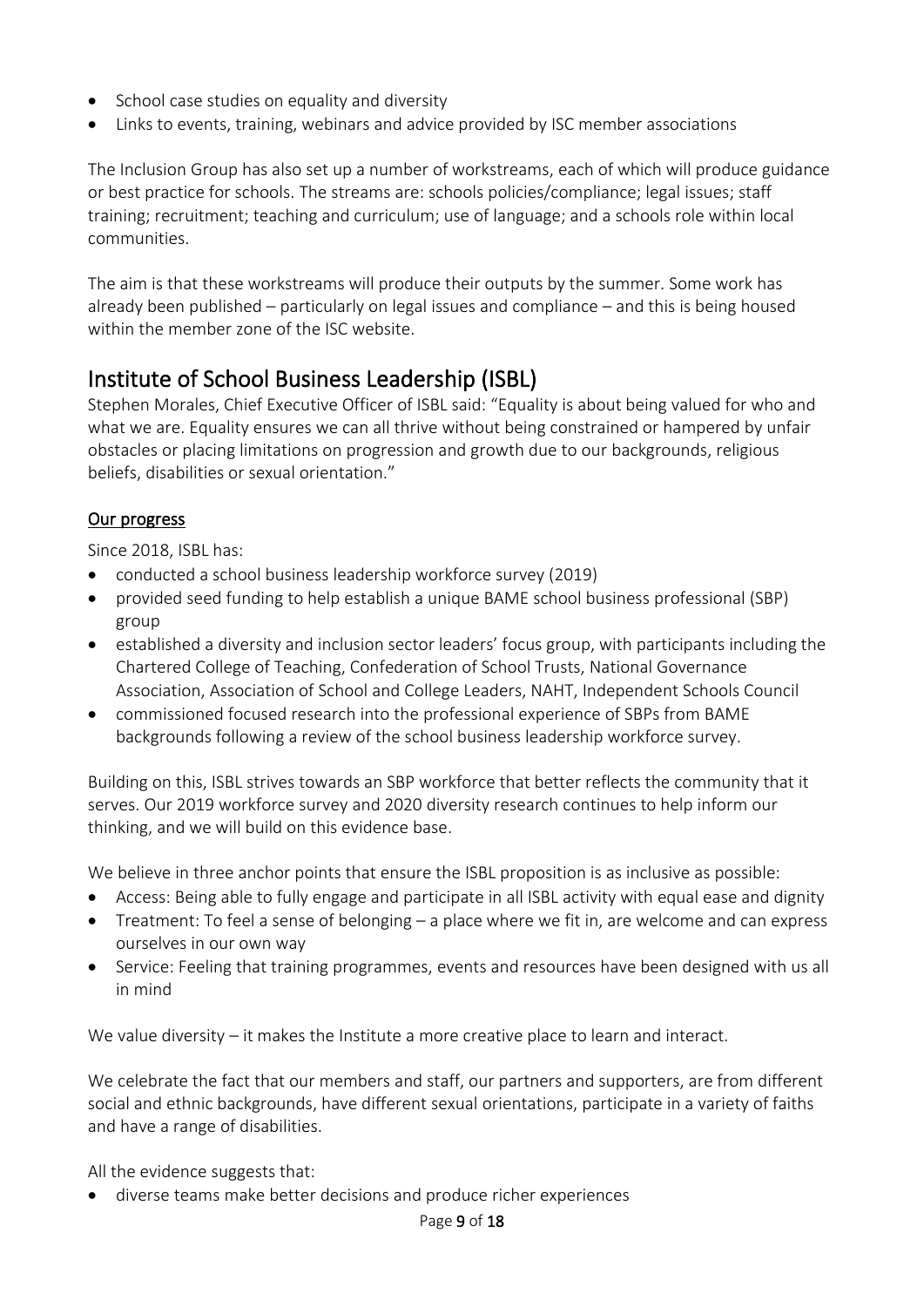- listening to different points of view improves how we do things
- valuing our differences, as well as the things we have in common, strengthens inclusion.

We will continue our work with key stakeholder groups on improving equity and diversity in education.

# LGBTed

Hannah Jepson and Daniel Tomlinson-Gray, co-founders LGBTed, said: "LGBTed remain committed to shining a spotlight on the inequities faced by huge proportions of the LGBTQ+ community in education. We continue to be inspired by the power of a network of educators who, despite the challenges and prejudices they face, work tirelessly to making sure schools and colleges are places that celebrate LGBTQ+ lives and allow staff, young people and the broader school community to explore, express and embrace their identities."

### Our progress

#### Our work to date includes:

- Two successful cohorts of our Proud Leadership programme, where 75% of participants achieved a promotion at work due to the empowerment of being authentic at work and their commitment to celebrating and advocating LGBTQ+ issues.
- Publication of the book Big Gay Adventures in Education through Routledge, edited by Daniel Tomlinson-Gray. This book provides a voice for LGBTQ+ teachers and students through true stories of their experiences in schools.
- Launch of the new Senior Leadership Master for LGBTQ+ Leaders and allies, in partnership with the National College of Education and the University of Buckingham.
- Launch of the new Middle Leaders Apprenticeship programme in partnership with the National College of Education.

### Future commitments:

- We will run further cohorts of the Proud Leadership programme, providing training and mentoring to LGBTQ+ teachers, empowering them to be their authentic selves in schools.
- We will continue to develop corporate partnerships and partnerships with schools to improve the experiences of LGBTQ+ young people and teachers.
- We will partner with the Chartered College of Teaching to deliver training and support ensuring that in the 21st century we no longer see a disparity between the diversity of our pupils and the diversity of our teachers and leaders.
- We will continue to be a bold voice in the sector and speak with and on behalf of the LGBTQ+ community, enabling a deeper understanding of both the barriers to progress and the enablers of change.

## Maternity Teacher Paternity Teacher Project

Emma Sheppard, Founder of the Maternity Teacher Paternity Teacher Project said: "We cannot allow our education system to continue to lose experienced teachers and leaders to the 'motherhood penalty'. For the good of our students, we need to support and empower these excellent teachers when they become parents, not just to secure strong outcomes, but also to role model that equality both at home and in the workplace will build a fairer society."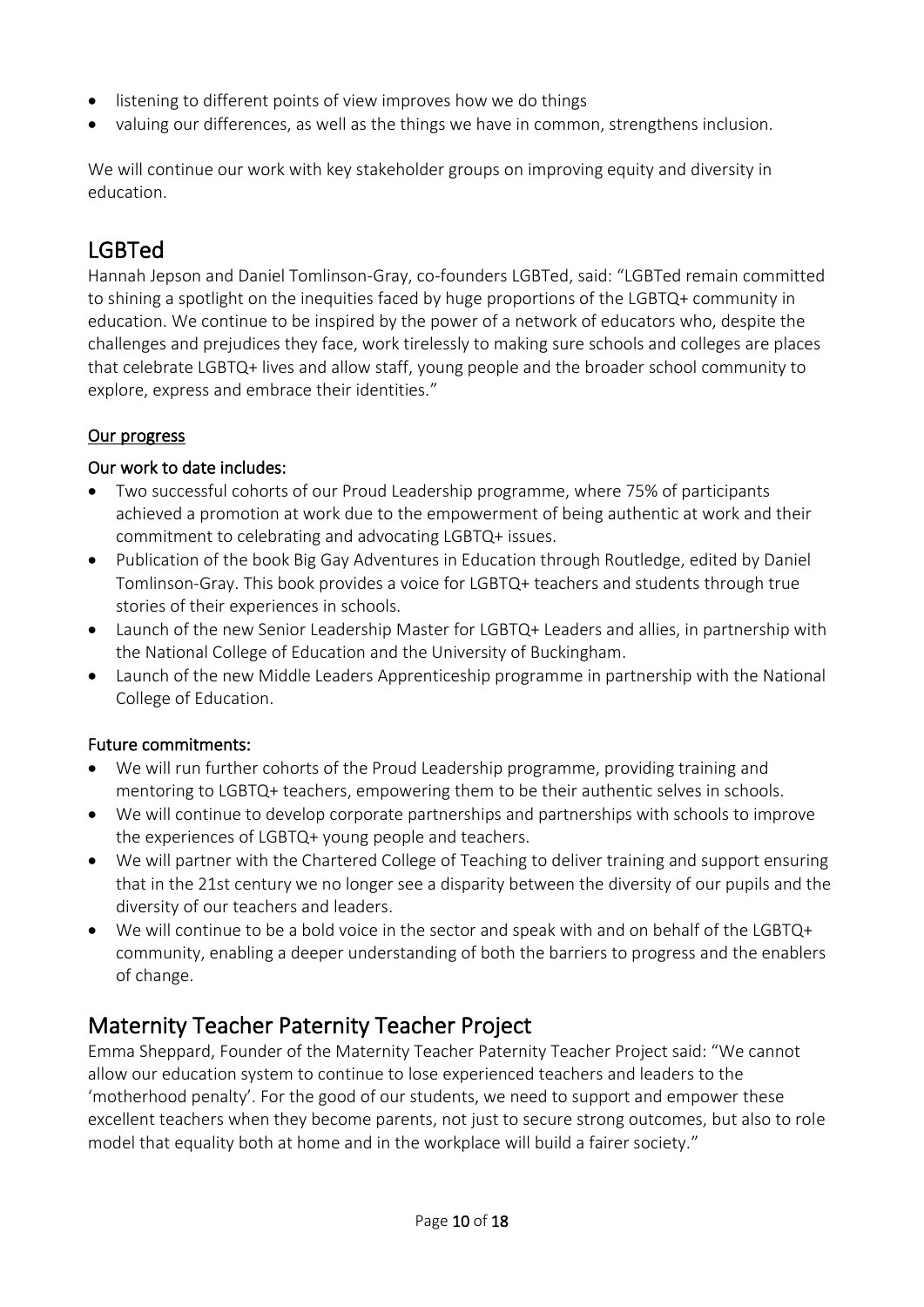#### Our progress

To date, The MTPT Project has addressed issues of Equality, Diversity and Inclusion in the education sector, focusing particularly on the protected characteristic of pregnancy and maternity by:

- Creating an online and regional network for expectant teachers, teachers on parental leave and those returning to work with young families, including running regular networking events that have sustained the restrictions of the 2020–2021 COVID-19 pandemic
- Designing and delivering coaching programmes for teachers over the parental leave and return to work period, including our exclusive Accreditation programme
- Completing informal research into women aged 30–39 who have stayed in and left the profession, collecting almost 1,000 quantitative and 70+ qualitative responses from teachers across the UK
- Built partnerships with 12 individual schools, Multi-Academy Trusts / EDI Hub Schools to strengthen support across different regions and deliver our coaching programmes
- Published an annual Diversity and Inclusion report (2020) analysing the intersectional nature of our work, and acting on the findings of this report
- Developed a media presence through partnerships with TES, Teachers Talk Radio, a book contract with Routledge and various popular education podcasts to raise the profile of issues impacting teachers over the pregnancy and maternity period
- Designed a set of *Return to Teaching* workshops for teachers returning to the classroom after a caring-related career break, made available on our website
- Supported individuals and schools through the COVID-19 pandemic by providing them with training and medical information regarding COVID-19, pregnancy and working from home

### Going forward, The MTPT Project commits to:

- Continue to build a UK wide network for teachers on, approaching, and who have recently returned from maternity leave
- Build partnerships with partner schools, including DfE Teaching School Hubs, Multi-Academy Trusts and DfE Flexible Working Ambassador Schools to establish and strengthen support across different regions,
- Build partnerships with partner schools, including DfE Teaching School Hubs, Multi-Academy Trusts and DfE Flexible Working Ambassador Schools to support teachers over the pregnancy and maternity period through our coaching programmes and Accreditation
- Share the findings of our research into women aged 30–39 staying in and leaving the profession through events, network partnerships and media opportunities
- Provide professional development and networking opportunities for individual teachers on topics that will support them to understand their rights and benefit from best practice in their workplaces
- Provide training and consultancy opportunities for schools and CPD providers on topics that will support them to adopt more family-friendly practices

# National Governance Association (NGA)

Emma Knights, chief executive of the National Governance Association said: "Governing boards have an important role in ensuring a culture of equality, diversity and inclusion in their schools and trusts. Through the decisions they make and the scrutiny and support they give, they can drive significant progress and impact for leaders, staff and pupils. NGA will continue to act in creating the expectation and resources for boards to develop in their composition and culture and in their role of encouraging diversity and ensuring equality throughout their organisation."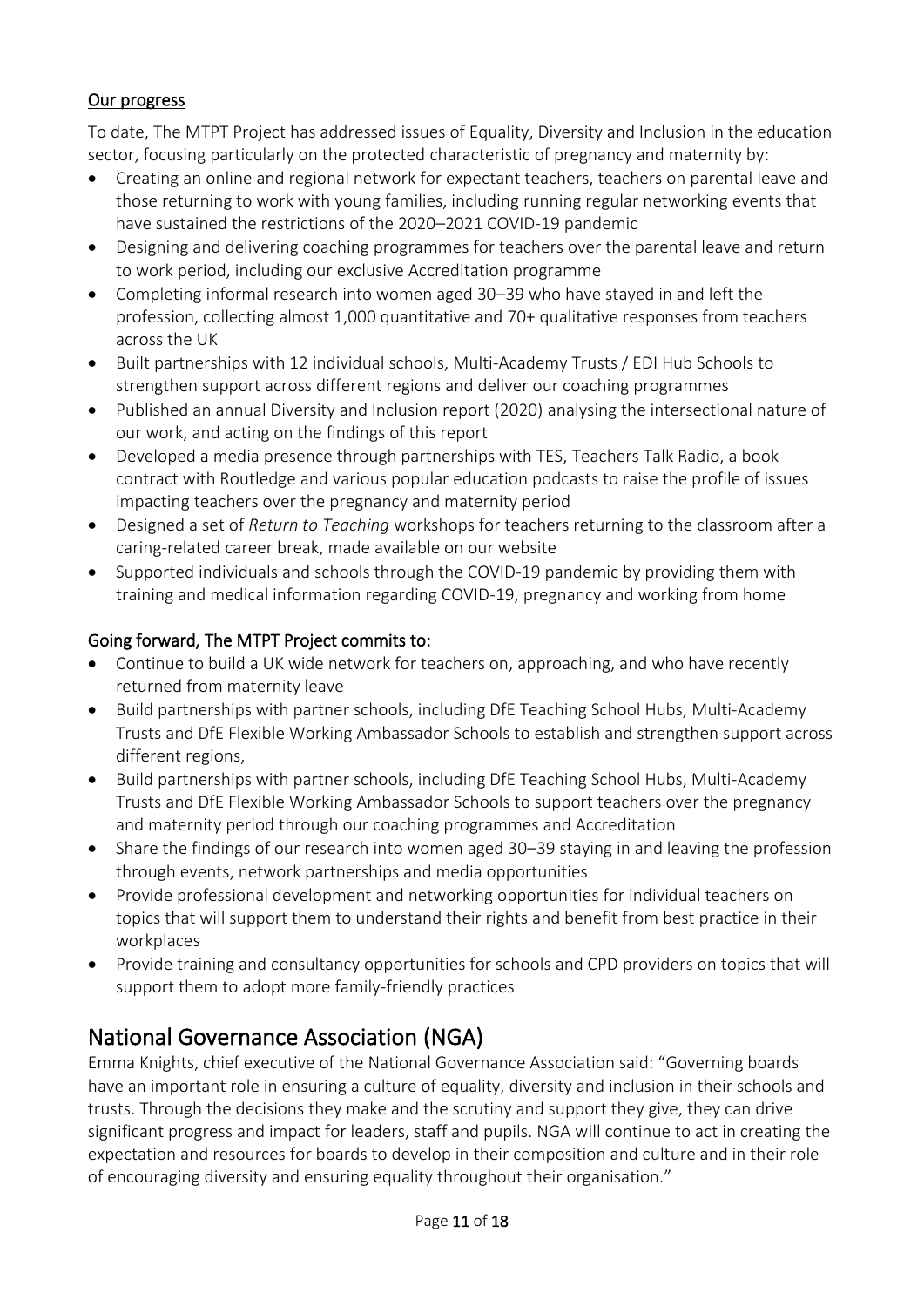#### Our progress

Since 2018, and particularly over the past year, NGA has:

- Delivered the Everyone on Board campaign to encourage more volunteers from underrepresented groups (specifically from Black, Asian or minority ethnicities and young people aged under 40) to join a board;
- Published guidance and e-learning (on our Learning Link platform) for governing boards on '[equality and diversity: responsibilities, culture and impact](https://www.nga.org.uk/Knowledge-Centre/Vision-ethos-and-strategic-direction/Equality-and-diversity-responsibilities,-culture-a.aspx)';
- Held an advisory group to hear from Black, Asian or minority ethnic governors, trustees and governance professionals about their experience, and partnered with the BAMEed network to form a steering group on governance and race: a regular meeting of governance volunteers and professionals sharing experience and developing resources;
- Included content in our members magazine and events on a range of EDI topics including 'tackling racial inequity in schools' and 'supporting LGBT pupils';
- Regularly published data through our annual governance survey on the demographic of governance volunteers to monitor change and seek opportunities;
- Contributed to the #DiverseGovernance webcast series led by Diverse Educators and alongside governance recruitment organisations;
- Worked with the Department for Education to strengthen the language and expectations of boards in relation to equality, diversity and inclusion in the Governance Handbook;
- Engaged directly with the respective BAME forums of ASCL and NAHT, listening to senior leaders about their experience and the solutions that we can put in place to ensure all potential leaders are developed;
- Threaded EDI through our guidance and e-learning for governing boards including on setting a vision and strategy, and on recruiting an executive leader.

#### In the coming year, NGA will:

- Publish on 29 June a 'state of the nation' report on governing board diversity and inclusion, building on both our focus groups carried out with governors and trustees from Black, Asian or minority ethnicities and/or aged under 40 and our annual survey, with recommendations for boards and the sector;
- Update our practical guidance on recruiting governors and trustees to thread a focus on recruiting diverse volunteers and creating an inclusive culture;
- Continue to engage and work with education sector organisations on delivering practical actions and in accessing training to support boards in their role;
- Produce guidance for governing boards on their role in and how to make a positive impact on – anti-racism and supporting LBGT staff and pupils;
- Continue to support governors, trustees and governance professionals in understanding EDI and its effects, through our magazine, events and website;
- Seek and publish case studies of governing boards making positive progress in the diversity or their composition, and in delivering their EDI role in schools/trusts;
- Further work on our own internal practices around EDI, including the composition of our own board of trustees.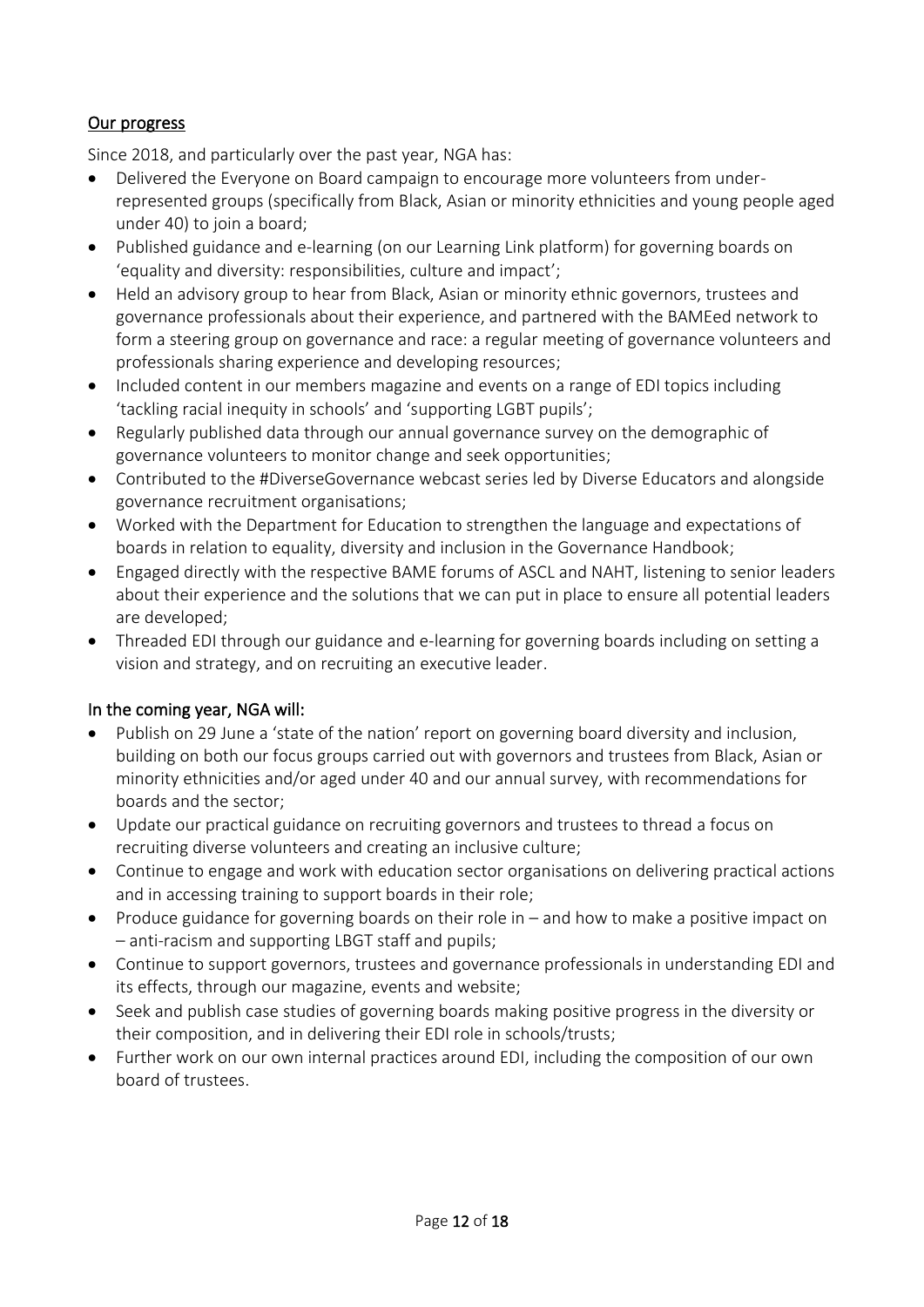# **NAHT**

Paul Whiteman, general secretary of school leaders' union NAHT, said: "Education can play a pivotal role in tackling discrimination in society. Through education we can start to build a truly inclusive society. Through education we can change minds, and challenge prejudice.

"School leaders have a unique and vital role to play. Positive action by leaders can set the right atmosphere in the workplace so that the full potential of all staff in the school is recognised. We must make sure that education is a sector where people from all backgrounds and experiences feel encouraged to consider teaching and school leadership as an option.

"Leaders are also at the heart of any school's effort to make sure that pupils understand their rights and responsibilities as young citizens of a multicultural nation like the UK.

"NAHT is committed to tackling racism, prejudice and discrimination head-on and will continue to work with, and where appropriate, challenge the government and others in the education world to bring about a greater focus on equality, diversity and inclusion."

### Our progress

#### Since the publication of the statement in 2018, NAHT has:

- Focussed on three main areas supporting members with equality & diversity work within their schools for both pupils and staff; engaged in work to support improved representation within the profession and engaged in ongoing work to improve representation & inclusion within NAHT's democratic structures.
- Developed a series of resources, to support and encourage members to develop the right provisions and conditions for staff with protected characteristics, in order to support career development for all. The guidance we have developed are standalone pieces but that also fit together to create a 'toolkit' of support that can help members to be compliant with the law, building to best practice advice, and then a focus on changing cultures and social norms.
- Supported individual members directly through our advice and representation teams, both in terms of them as school leaders and them as employees.
- Worked with the Department and other relevant stakeholders to look at ways to address the barriers to recruitment, retention and progression of staff with protected characteristics
- Restructured our Equalities Committee, which has now become the Diversity and Inclusion Committee
- Developed two new equality networks for members; the [LGBT+ network](https://protect-eu.mimecast.com/s/fkoZCJqz5hP4r3TVHsAo) & th[e Leaders for Race](https://protect-eu.mimecast.com/s/1uedCKZz4I0AEzSvfsds)  [Equality network](https://protect-eu.mimecast.com/s/1uedCKZz4I0AEzSvfsds)

#### Building on this, NAHT commits to:

- Continue to engage with (and where appropriate challenge) the Government and key stakeholders in the sector to drive a continual and greater focus on equality, diversity and inclusion within the sector.
- Continue to encourage school leaders to recognise and address the barriers to recruitment, retention and progression of staff with protected characteristics.
- Continue to support members with equality & diversity work within their schools for pupils and students
- Expand the advice developed for members, by providing a 'spotlight' on specific areas, which require more in-depth support and guidance.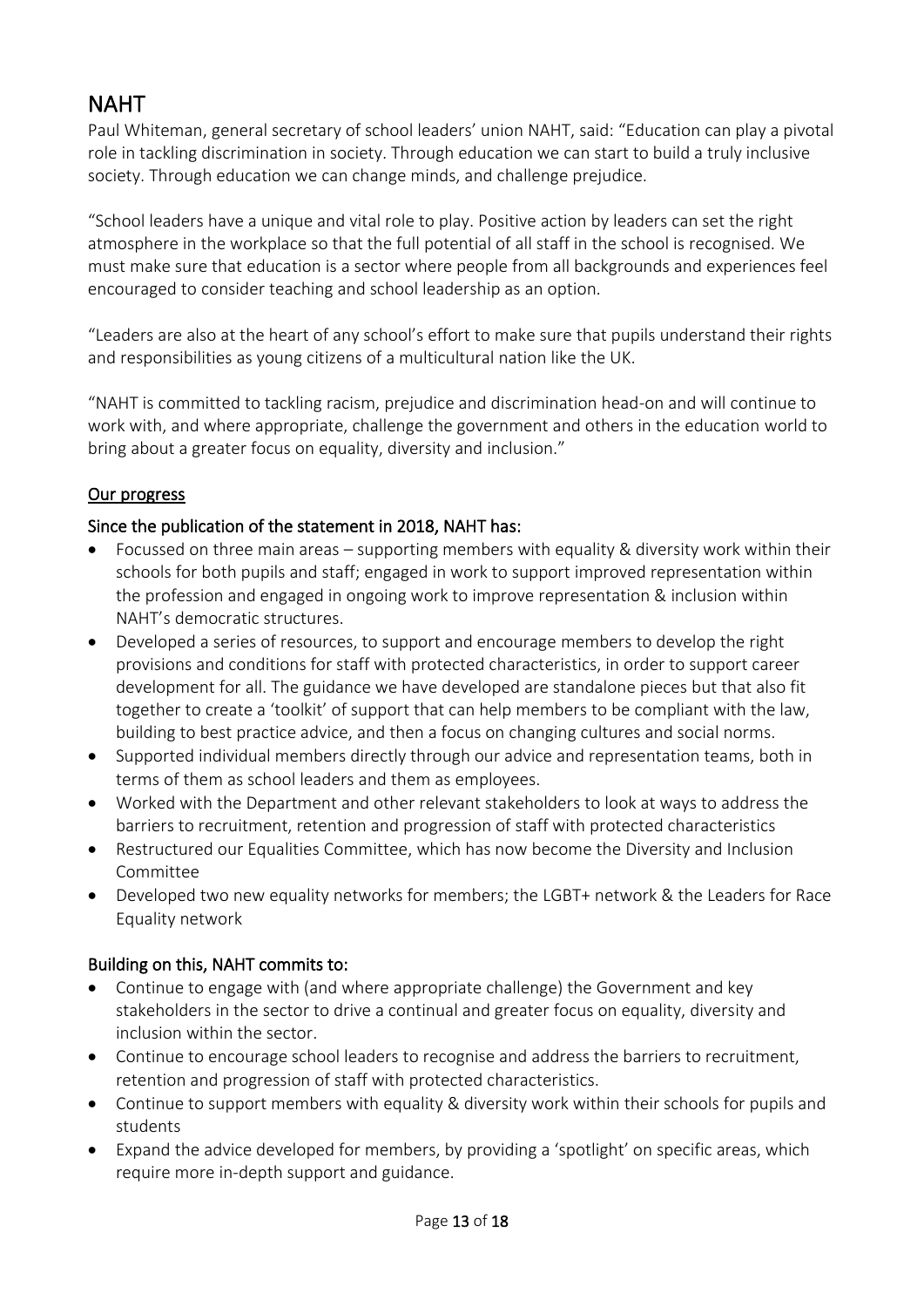- Highlight the work of NAHT's Diversity & Inclusion group (a policy-making committee, part of NAHT's democratic structures, comprising of elected NAHT members) through our member channels, including our magazine and website
- Support the growth of NAHT's Leaders for Race Equality & LGBT+ member networks and explore the development of additional networks based on member demand
- Launch NAHT's first equality and diversity member conference in 2021
- Support members from our Leaders for Race Equality network in the development of a new book 'You Are Not Alone: Leaders for Race Equality.' The book will contain accounts from network members about their personal and professional experiences, to help raise the profile of Black, Asian and ethnic minority school leaders within the system and their journeys to school leadership.

## Oasis Community Learning

Steve Chalke, MBE, Founder of Oasis said: "Racism is a complex system of privilege and poverty, of advantage and disadvantage, of power and oppression. It is explicit and implicit. It is conscious and unconscious. It is the air that we breathe. It impacts us all from birth. But education has the potential to change all this. To bring social and cultural change, to be the engine of equity, the doorway to opportunity. I believe that rightly understood, the mission of education must be to destroy any and every barrier that stands in the way of equality and access.

"My contention is that in order to do this we need a new approach: a new approach to the curriculum, a new approach to pedagogy, a new approach to leadership, and a new approach to leadership recruitment and training.

"One of the key principles of Oasis is inclusion. The circles of inclusion are central to our school branding, and inclusion is one of Oasis' 5 ethos statements."

#### Our progress

#### Work to date

- Commitment to the Break the Cycle Manifesto an action plan for all schools and their communities as we work to challenge and change the cultures that hold back the next generation of BAME leadership
- Formation of the OCL Inclusion Working Group and One Oasis EDI Forum
- EDI work embedded in an inclusive curriculum. Also supporting inclusivity and equality amongst students, for example with gender neutral Academy uniforms
- Formation of a staff network focussing on anti-racist and anti-oppressive practice
- The development of a 5-module training package on inclusion for senior leaders supported by a 3-hour leadership workshop led by Linbert Spencer, a well-known leadership consultant on diversity and inclusion
- A staff portal providing materials to support staff training on EDI including a video on equality, diversity and inclusion

#### Future commitments

- We have established a staff network the Break the Cycle Staff Network focusing on anti-racist and anti-oppressive practice – and are in the process of setting up the Gender Diversity Staff Network and the LGBTQ+ Staff Network.
- The development of a new Inclusive Initial Teacher Training apprenticeship which will be launched in September 2022. This IITT draws on the findings of the report 'Recruiting, Training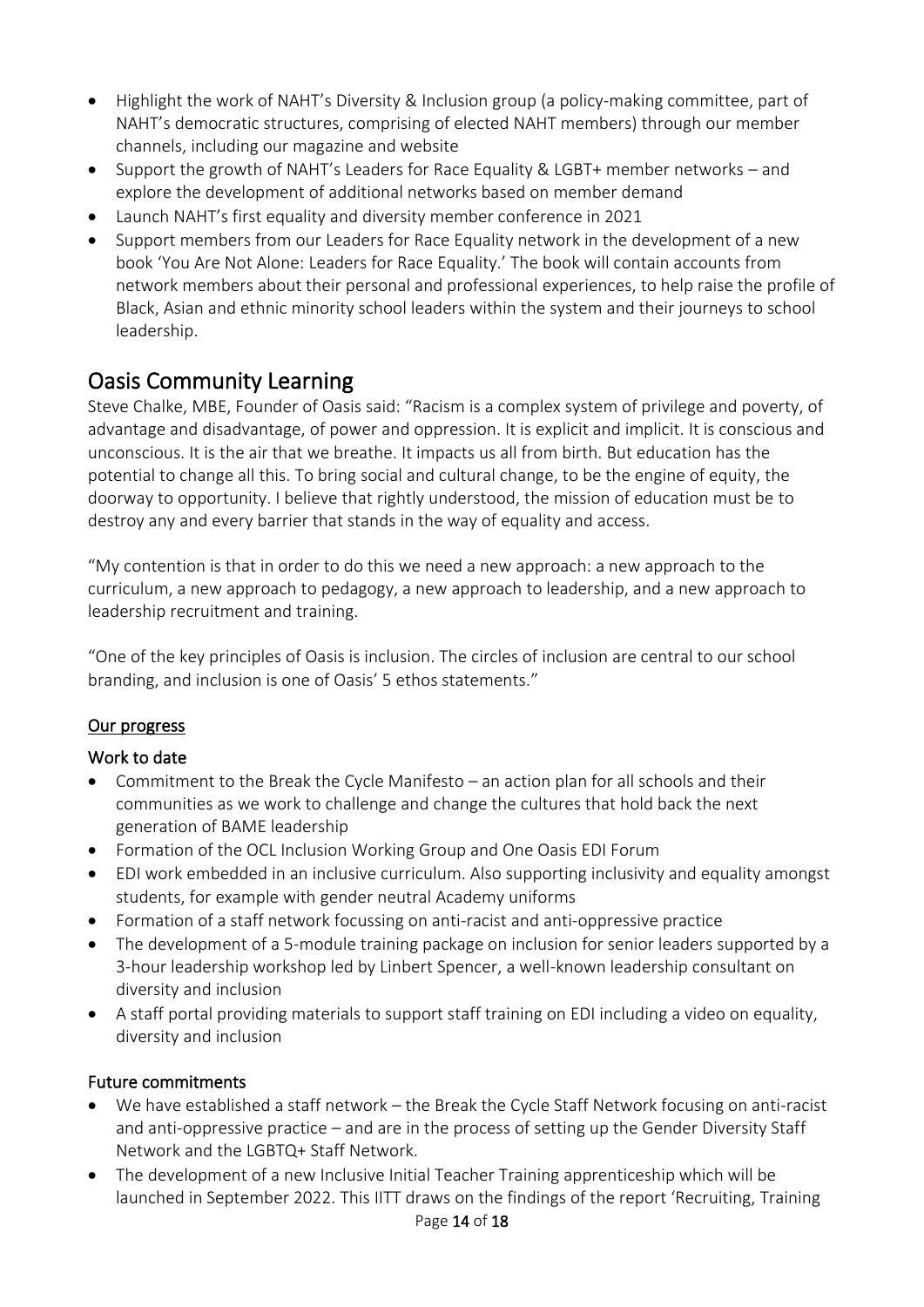and Retaining African, Caribbean and Asian Teachers' by Dr Gabriella Beckles-Raymond, undertaken for Oasis.

- We will continue to be committed to the Break the Cycle manifesto by exploring ways in which we can continue our commitment to inclusion.
- We will use the equality impact assessments which are undertaken when managing change and developing policies or projects to identify opportunities to embed equality, diversity and inclusion.

# Teach First

Our challenge is to unlock the potential in all of our children and not just some. To do that, we are creating a culture where everyone can do their best work, whether you are on our programmes or an employee at Teach First.

Our commitment is to reflect the communities we serve. We believe it is important for pupils in partner schools to have access to teachers and leaders from all backgrounds. We therefore strive to recruit candidates from diverse backgrounds and support them to thrive on our programmes, from starting as a trainee teacher to becoming a senior leader in schools, education and beyond. We want to support an education system that has diversity in its curriculum and in its workforce. And lastly, we want to support our community to take action to create such a system so that all pupils get a brilliant education.

### What we've done to date:

- Internal: updated all policies relating to D&I and created new processes for reporting microagressions
- Internal: reduced our ethnicity pay gap
- Created three new specialist roles to form a Programme Diversity & Inclusion team (aimed at our external work and in addition to our in-house HR support)
- Develop new processes for tracking D&I incidents on our programmes
- Agreed targets for % of members on programmes from under-represented groups
- Overhauled content on anti-racism in all of our programmes and conducted a fuller review of content with an Inclusion lens
- Supported the set up of affinity groups for teachers and leaders in our ambassador community
- Advocated for greater diversity in the English curriculum alongside a publication of "Missing Pages"
- Published data on diversity on our Training Programme and overhaled internal processes for D&I data collection
- Run events on racial justice and becoming an anti-racist school in collaboration with colleagues from across the sector
- Commissioned research into barriers to progression for leaders from Black, Asian and Minority Ethnic backgrounds

### Our focus next year:

- Internal: Make radical changes to our selection and recruitment processes
- Internal: Focus on further increasing representation in our leadership teams
- Internal: Review and redesign our decision making to involve diverse voices in all decisions
- Develop and deliver targeted support to aspiring leaders from under-represented backgrounds
- Regularly publish D&I data on our programmes
- Continue to review and improve the content on our programmes on Diversity and Inclusion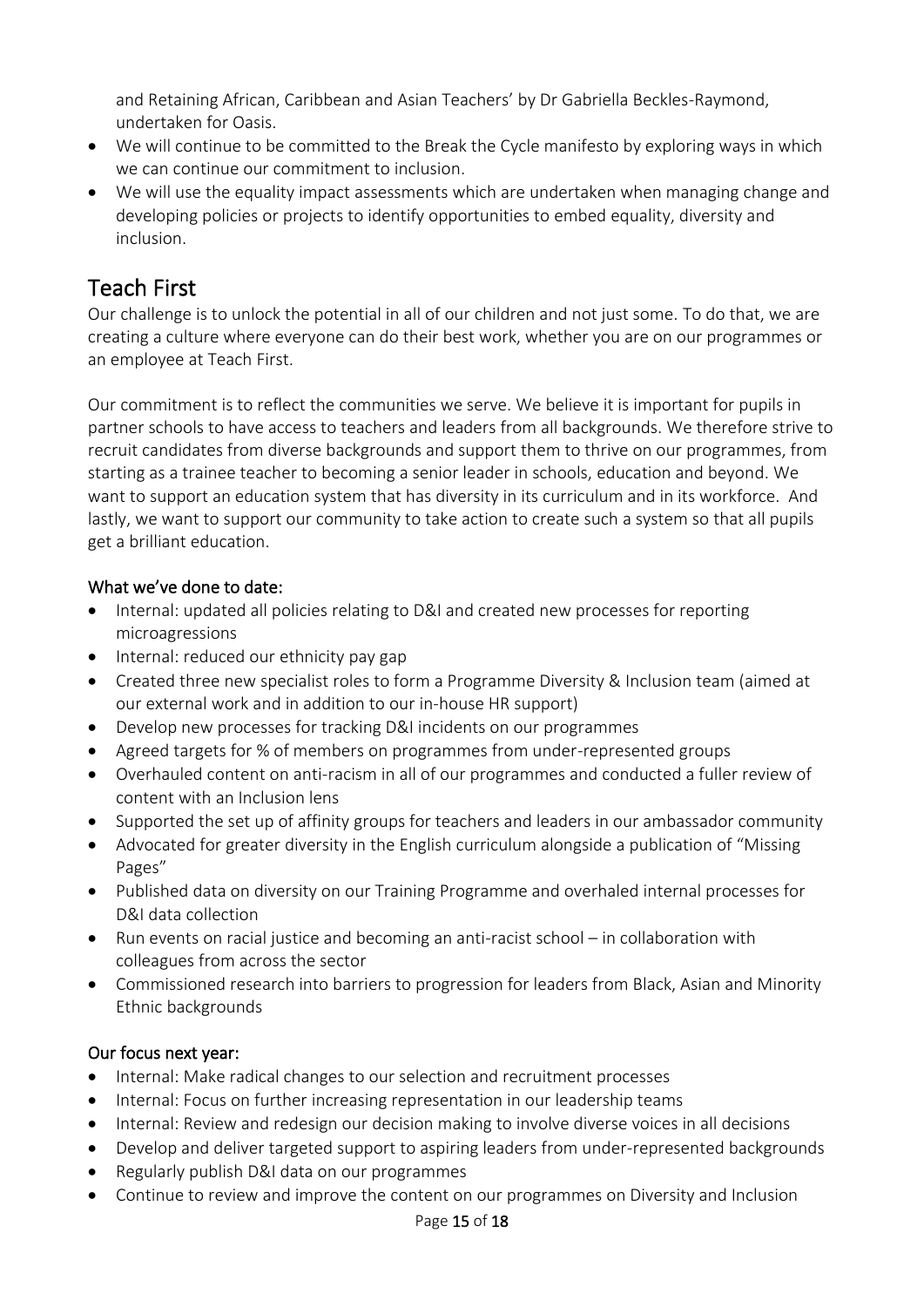- Roll out a comprehensive training over across our support roles to equip them to create and deliver programmes where members from all backgrounds can thrive
- Continue to advocate for greater diversity in the curriculum
- Continue to improve our approaches to tracking D&I incidents
- Make available programme member data across all of our teacher and leadership development programmes
- Conduct research into "inclusive schools" how schools can create inclusive environments for pupils and staff

# United Learning

United Learning share the commitment to address the issue of under representation in the teaching workforce. We are making progress to communicate the moral and business case for increasing the diversity of our workforce, engaging school communities including local governors in this to deliver tangible change that impacts the workforce profile and improves the experience of working at United Learning.

### Our progress

#### Work to date

- Organisational commitment to sign the BiTC Race at Work Charter
- Established a Diversity and Inclusion Oversight Group to provide leadership and guidance in relation to the progress of work across this agenda
- Working with Schools to develop context specific action plans which include training plans and a focus on developing an inclusive culture
- Recruitment and selection processes and practice have been revised and a comprehensive Recruitment and Retention handbook produced that details practice designed to attract a diverse pool of candidates from range of backgrounds and with different perspectives and experiences
- Improved our data capture during the process of implementing a new payroll system
- Launched a Reverse Mentoring programme

### Future commitments

- Develop targeted action plans to address the gender pay gap for specific groups of staff, informed by data analysis
- Implement the five key actions set out in the Race at Work Charter
- Introduce a calendar of Diversity and Inclusion events that improve knowledge, understanding and delivery of our Diversity and inclusion ambitions
- Improve the % of staff recording their personal data held on our systems and produce initial ethnicity pay gap analysis
- Review and launch of the United Learning Equality Guidelines to better reflect and support our commitment in this area
- Launch the updated Transgender guidelines
- Support schools to further develop their Diversity and Inclusion actions plans
- Every member of the Extended Leadership team will continue to have a D&I target in their performance objectives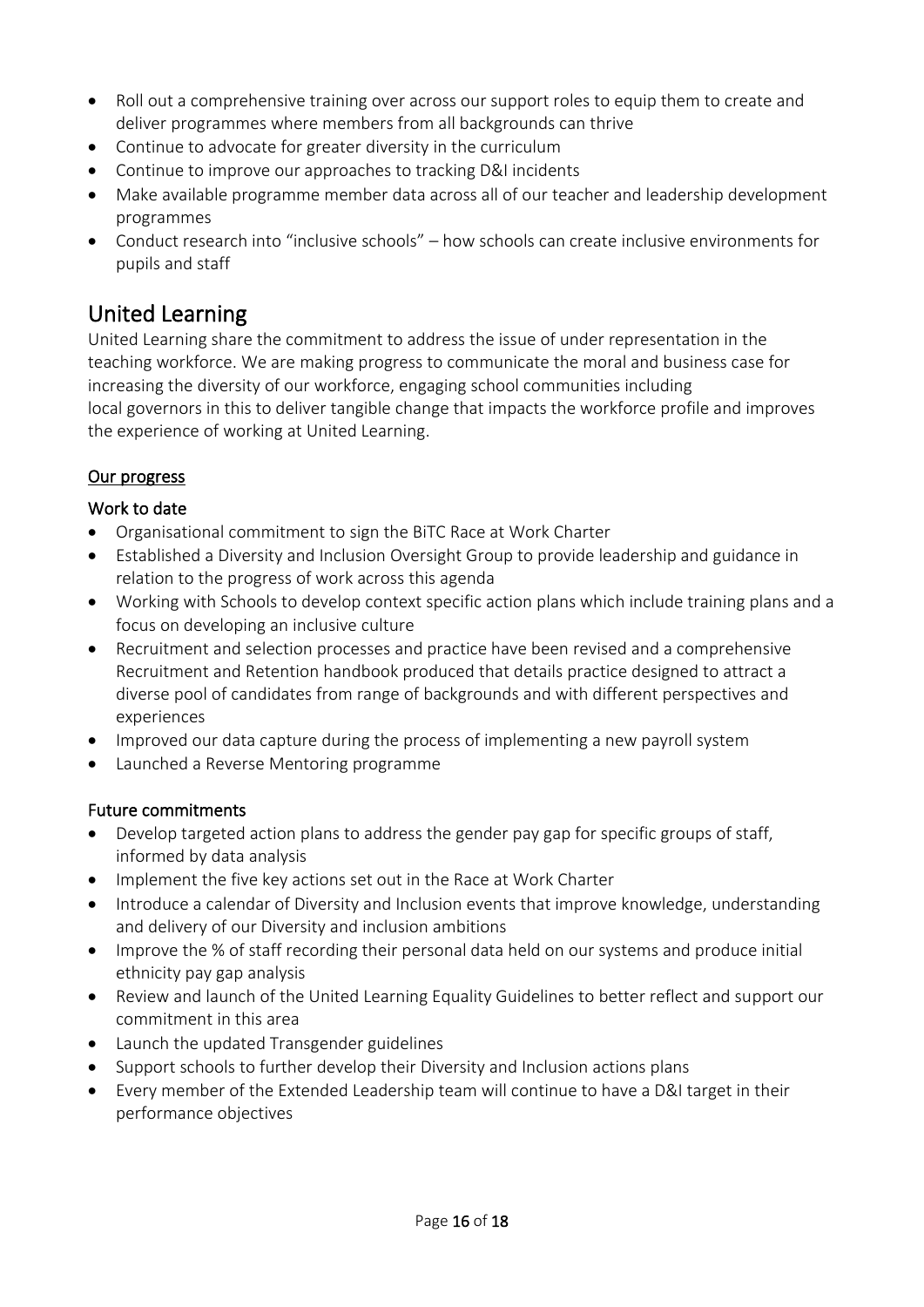# WomenEd

On behalf of WomenEd, Vivienne Porritt, one of our Global Strategic Leaders, said, "We are excited that equality, diversity and inclusion are now part of everyone's focus for improvement in education. As an original signatory to this statement, we are more committed than ever to supporting equity in education, especially for women educators and leaders. A more diverse workforce in schools, which includes governors, is essential so that our students and our communities see themselves in the adults that support, teach and lead them."

#### Our progress

- We have continued to reach more women educators and leaders in support of their leadership journey, with nearly 40,000 followers on social media, 35 global networks, 160 network leaders and the publication of two books.
- We clarified the make up of our network teams to ensure they are diverse, accessible and representative of the education sectors within their context and to ensure each network serves its community and all women can belong.
- In support of women not on social media we have published two books, send regular newsletters and have developed a website.
- We have clarified 4 focused campaigns: to increase the representation of women in leadership roles; to increase the diversity of women with an ethnic heritage in leadership roles; to advocate for flexible working; to reduce the gender pay gap.
- We were shortlisted for Outstanding Diversity Network in 2017 and have been nominated for a Fredie in recognition of our diversity focus in 2021.
- Women in Leadership and WomenEd are being researched by numerous members of our community in Masters and PhD dissertations and explored in chapters in several books.
- We are a member of the Department of Education's Flexible Working Advisory Group.
- We developed the concept of concise case studies on the benefits of flexible working for individuals , organisations and pupils, and, with partners, curate these case studies for publication on the Chartered College of Education's website.
- We are a partner with The National College of Education which has entailed reviewing the curriculum for the Masters for Senior Leaders to ensure equity, diversity and inclusion are embedded in the readings, seminars and engagement discussions and we brought together the first WomenEd cohort of 50+ women.
- We are partners with Transition to Teaching and EdConnect to support early career teachers.
- We partner with the Educational Collaborative for International Schools (ECIS) in hosting the Heart to Heart series of events which focus on EDI issues.
- We have collaborated with a multi academy trust to curate events for their partners and a WomenEd edition of their research journal
- Our events have had a clear focus on equity, diversity and inclusion with over 200 since 2017, involving nearly a 1000 women and men.

#### WomenEd will:

- become an Incorporated Charity in 2021
- write a third book focusing on our 4 campaigns and their impact
- based on the success of the leadership journey of the WomenEd cohort, we will curate further cohorts for more programmes with The National College of Education
- continue to develop our work with our 4 campaigns with resources, research and updates on our website including ways in which women and men can get involved